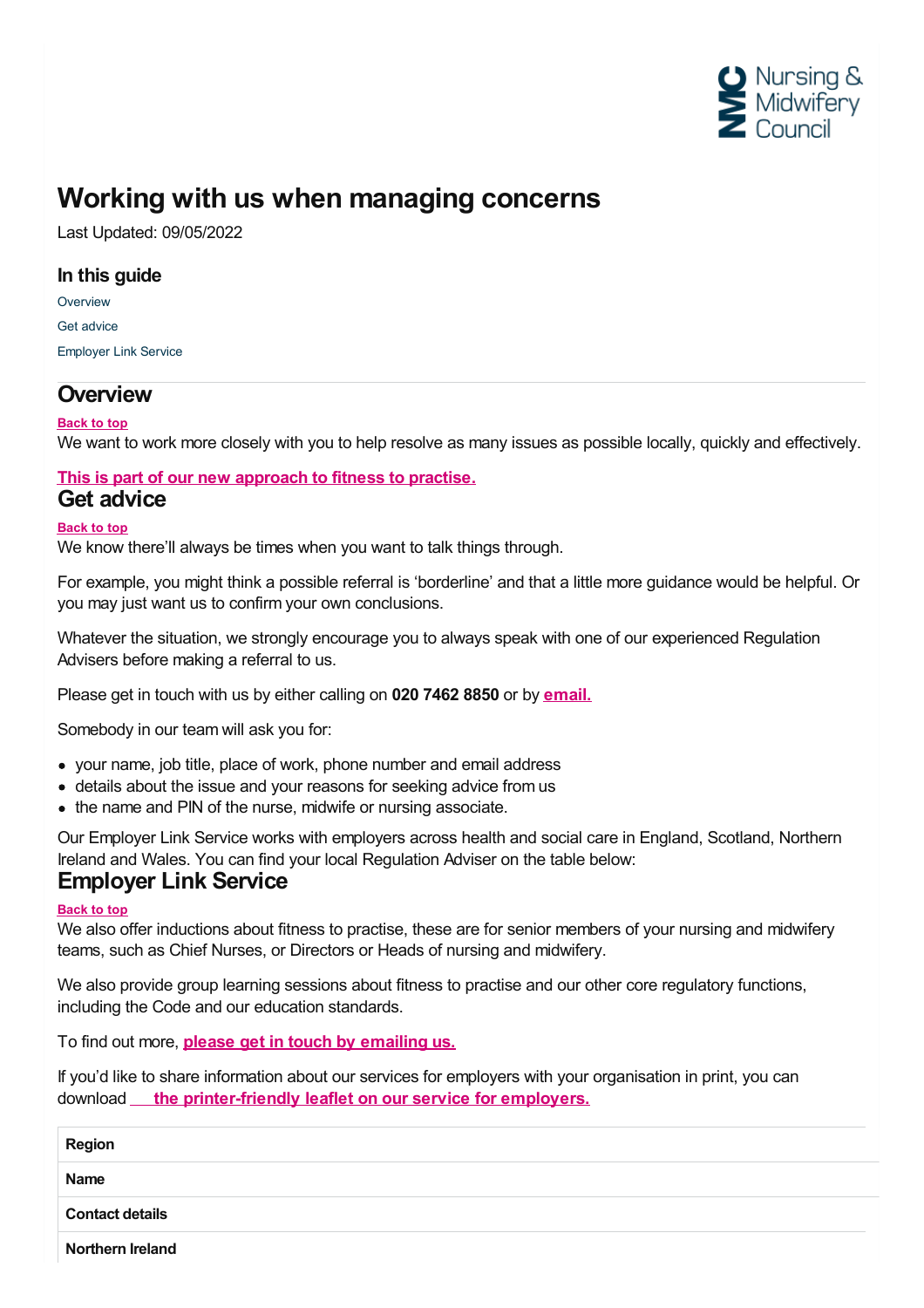| Pamela Craig                           |
|----------------------------------------|
| Pamela.Craig@nmc-uk.org                |
| <b>Scotland</b>                        |
| Linda Martin                           |
| Linda.Martin@nmc-uk.org                |
| <b>Wales</b>                           |
| Kristian Garsed                        |
| Kristian.Garsed@nmc-uk.org             |
| North West and Isle of Man             |
| Paula Palmer-Charlery                  |
| Paula.Palmer-Charlery@nmc-uk.org       |
| <b>North East</b>                      |
| Mark Brooke                            |
| Mark.Brooke@nmc-uk.org                 |
| <b>East of England</b>                 |
| Kate Lettin                            |
| Kate.Lettin@nmc-uk.org                 |
| <b>Midlands</b>                        |
| <b>Tony Newman</b>                     |
| Tony.Newman@nmc-uk.org                 |
| London                                 |
| Catrin Cassidy                         |
| Catrin.Cassidy@nmc-uk.org              |
| London                                 |
| Linda Kenward                          |
| Linda.Kenward@nmc-uk.org               |
| <b>South East</b>                      |
| David Porter                           |
| David.Porter@nmc-uk.org                |
| South West, Jersey and Guernsey        |
| Michele Harrison                       |
| Michele.Harrison@nmc-uk.org            |
| <b>Regulation Adviser, Team Leader</b> |
| Loucia Kyprianou                       |
| Loucia.Kyprianou@nmc-uk.org            |